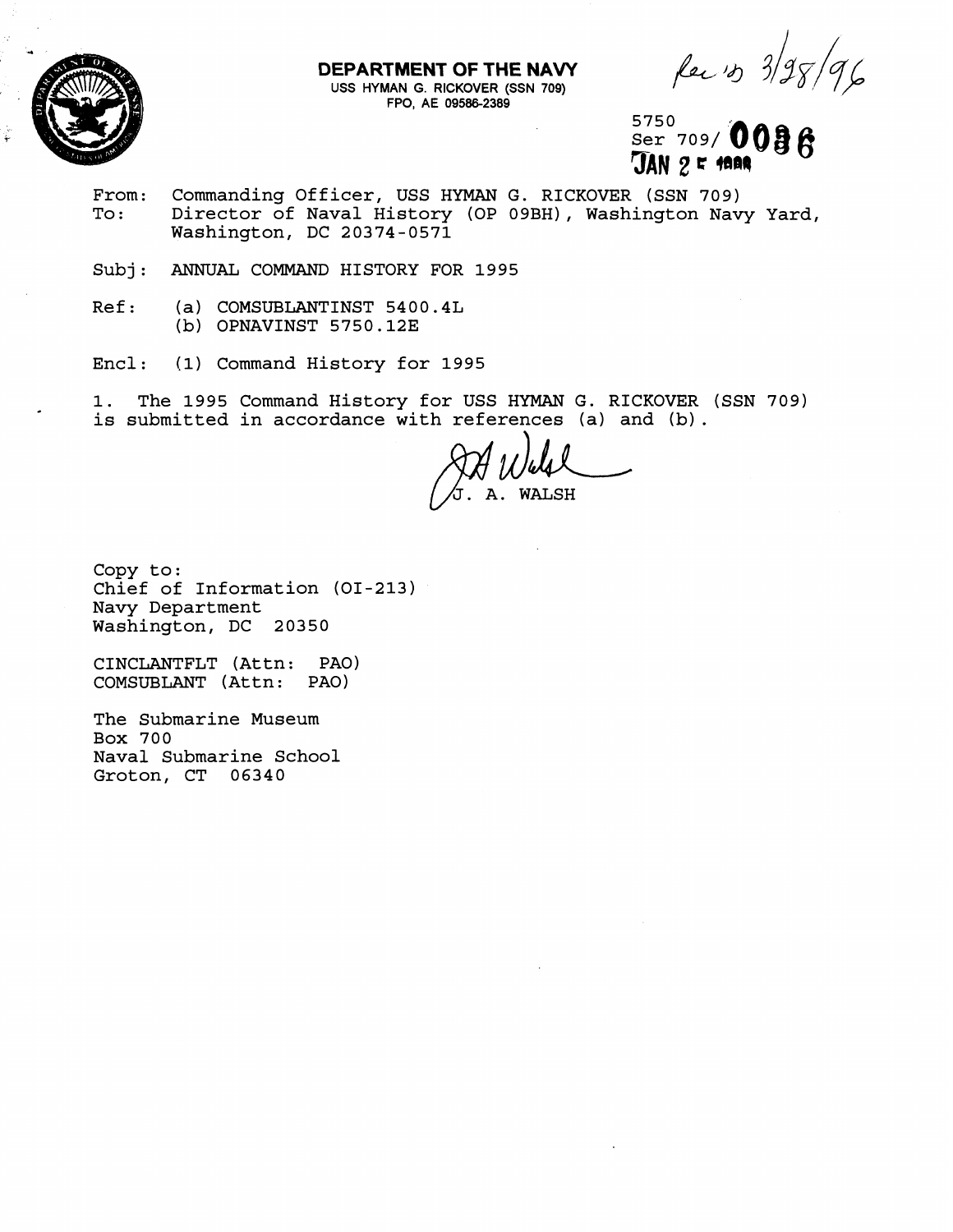## **ANNUAL COBWAND HISTORY FOR 1995**

1. Command Composition and Organization.

a. Mission: USS HYMAN G. RICKOVER (SSN **709)** is a nuclear powered fast attack submarine of the LOS ANGELES (SSN **688)** Class. Her principal mission is to operate against enemy submarines and surface ships.

| Immediate Senior in Command: |  | COMMANDER SUBMARINE |  |  |
|------------------------------|--|---------------------|--|--|
|                              |  | SQUADRON EIGHT      |  |  |

- c. Homeport: NORFOLK, VA
- d. Command Organization:



- 2. Chronology.
	- a. Significant Events:

|                 |  |                 | 04 JAN - 11 JAN UNDERWAY (ISE)             |
|-----------------|--|-----------------|--------------------------------------------|
|                 |  |                 | 12 JAN - 13 FEB INPORT NORFOLK             |
|                 |  | 14 FEB - 03 MAR | UNDERWAY (TACDEVEX / SURPRISE ORSE)        |
|                 |  |                 | 04 MAR - 28 MAR INPORT NORFOLK, SRA PREP'S |
|                 |  |                 | 28 MAR - 12 JUN SRA NORFOLK NAVAL SHIPYARD |
|                 |  |                 | 12 JUN - 19 JUN INPORT NORFOLK             |
|                 |  | 20 JUN - 30 JUN | ACOUSTIC OPS / MIDSHIPMEN OPS              |
| 30 JUN - 04 JUL |  |                 | INPORT, PORT CANAVERAL                     |

Enclosure **(1)**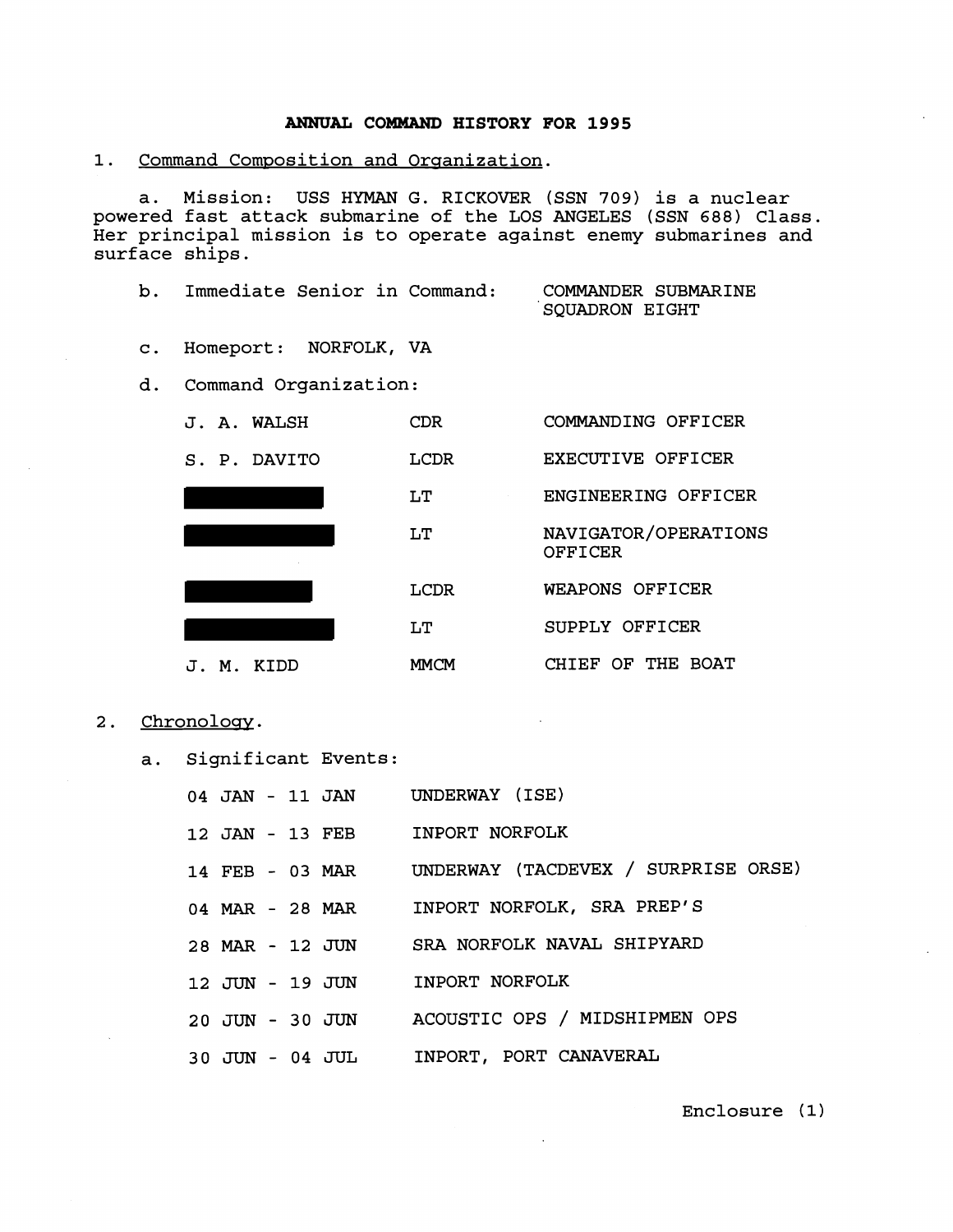|                 | 05 JUL - 07 JUL UNDERWAY, MIDSHIPMEN OPS   |
|-----------------|--------------------------------------------|
| 07 JUL - 10 JUL | UNDERWAY (TIGER CRUISE)                    |
| 10 JUL - 14 AUG | INPORT, NORFOLK                            |
| 14 AUG - 18 AUG | UNDERWAY, ENROUTE GROTON (TRE WORK-<br>UP) |
| 18 AUG - 01 SEP | INPORT, GROTON (TRE WORK-UP)               |
| 01 SEP - 10 SEP | UNDERWAY, TRE WORK-UP                      |
| 10 SEP - 15 SEP | TRE / TRANSIT TO NORFOLK                   |
| 16 SEP - 24 SEP | INPORT, NORFOLK                            |
| 25 SEP - 03 OCT | UNDERWAY POM WORK-UP                       |
| 03 OCT - 13 NOV | INPORT, NORFOLK                            |
| 13 NOV - 17 NOV | ISE VCOA'S                                 |
| 17 NOV - 25 NOV | INPORT, NORFOLK                            |
| 26 NOV - 01 DEC | UNDERWAY POM WORK-UP                       |
| 01 DEC - 11 DEC | INPORT, NORFOLK                            |
| 11 DEC - 15 DEC | POM CERT                                   |
| 15 DEC - 31 DEC | INPORT, NORFOLK                            |
| b. Port Visits: |                                            |
|                 |                                            |

| 30 JUN - 04 JUL |  |  | PORT VISIT, PORT CANAVERAL      |
|-----------------|--|--|---------------------------------|
| 18 AUG - 01 SEP |  |  | PORT VISIT GROTON (TRE WORK-UP) |

## **3.** Narrative.

proved to be a challenging and rewarding year for the officers and crew of the RICKOVER. The ship spent January of conducting local independent steaming operations and dedicated inport training. In early February, RICKOVER transited to the Key West Operating Areas and conducted several weeks of shallow water operations in support of a CNO Project. Following these operations, the ship successfully completed a surprise Operational Reactor Safeguards Examination and returned to Norfolk in early March. The remainder of March was spent inport Norfolk preparing for a Selected Restricted Availability (SRA) which lasted from late March through early June at Norfolk Naval

Enclosure **(1)**